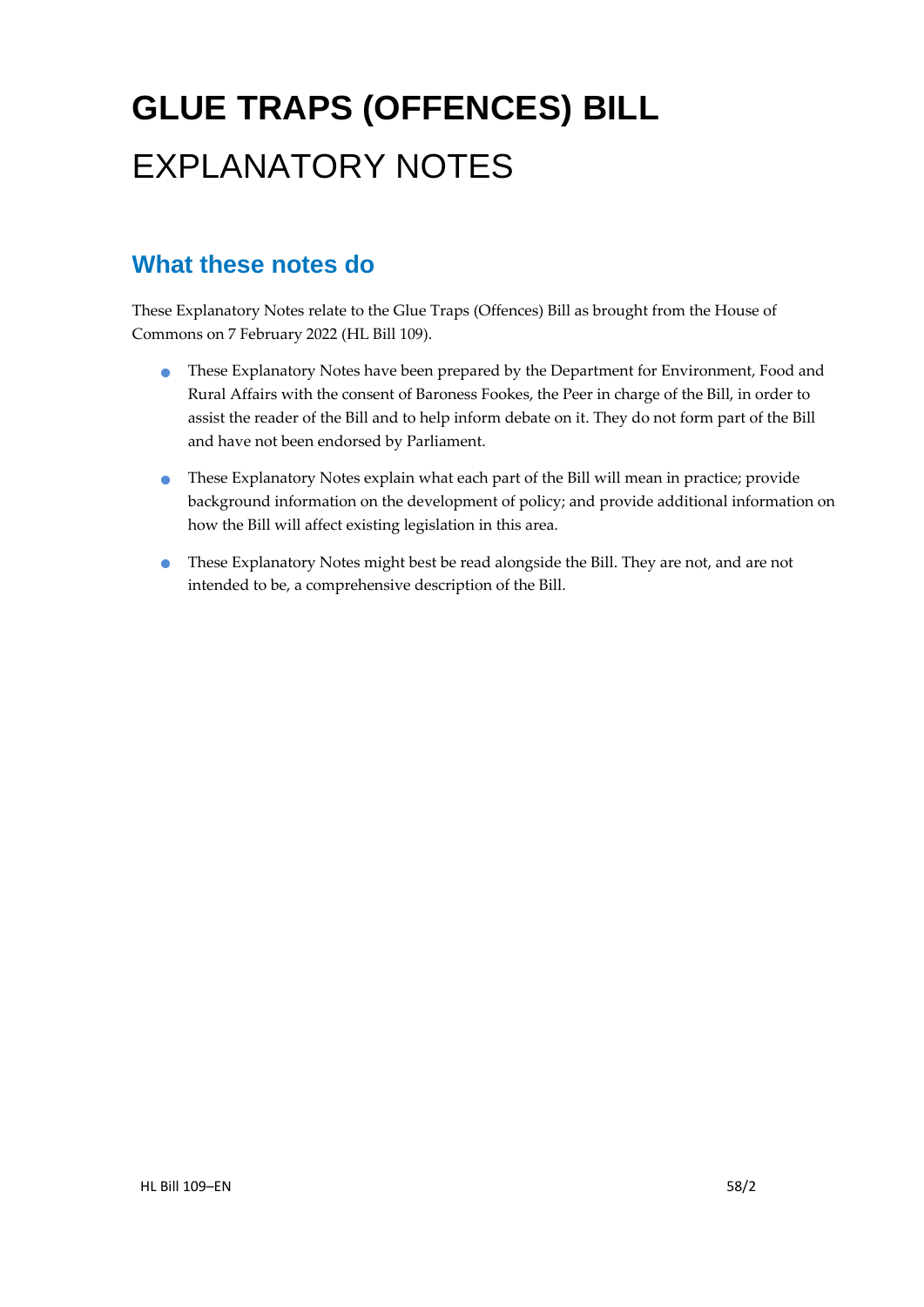### **Table of Contents**

| Subject                                                                                                                                                                                                                                                                                                                                                                                                                                                                      | Page of these Notes                                                      |
|------------------------------------------------------------------------------------------------------------------------------------------------------------------------------------------------------------------------------------------------------------------------------------------------------------------------------------------------------------------------------------------------------------------------------------------------------------------------------|--------------------------------------------------------------------------|
| <b>Overview of the Bill</b>                                                                                                                                                                                                                                                                                                                                                                                                                                                  | $\overline{2}$                                                           |
| Policy background                                                                                                                                                                                                                                                                                                                                                                                                                                                            | $\overline{2}$                                                           |
| Legal background                                                                                                                                                                                                                                                                                                                                                                                                                                                             | 3                                                                        |
| <b>Territorial extent and application</b>                                                                                                                                                                                                                                                                                                                                                                                                                                    | 3                                                                        |
| <b>Commentary on provisions of Bill</b>                                                                                                                                                                                                                                                                                                                                                                                                                                      | 4                                                                        |
| Clause 1: Offences relating to glue traps in England<br>Clause 2: Glue trap licences<br>Clause 3: Offences in connection with licences<br>Clause 4: Enforcement powers of constables<br>Clause 5: Enforcement powers of authorised inspectors<br>Clause 6: Offences in connection with authorised inspectors<br>Clause 7: Offences by bodies corporate<br>Clause 8: Crown application<br>Clause 9: General interpretation<br>Clause 10: Extent, commencement and short title | 4<br>4<br>5<br>5<br>5<br>6<br>6<br>$\overline{7}$<br>7<br>$\overline{7}$ |
| Commencement                                                                                                                                                                                                                                                                                                                                                                                                                                                                 | 8                                                                        |
| <b>Financial implications of the Bill</b>                                                                                                                                                                                                                                                                                                                                                                                                                                    | 8                                                                        |
| Parliamentary approval for financial costs or for charges imposed                                                                                                                                                                                                                                                                                                                                                                                                            | 8                                                                        |
| <b>Compatibility with the European Convention on Human Rights</b>                                                                                                                                                                                                                                                                                                                                                                                                            | 8                                                                        |
| <b>Related documents</b>                                                                                                                                                                                                                                                                                                                                                                                                                                                     | 8                                                                        |
| Annex A - Territorial extent and application in the United Kingdom                                                                                                                                                                                                                                                                                                                                                                                                           | 9                                                                        |
| Subject matter and legislative competence of devolved legislatures                                                                                                                                                                                                                                                                                                                                                                                                           | 9                                                                        |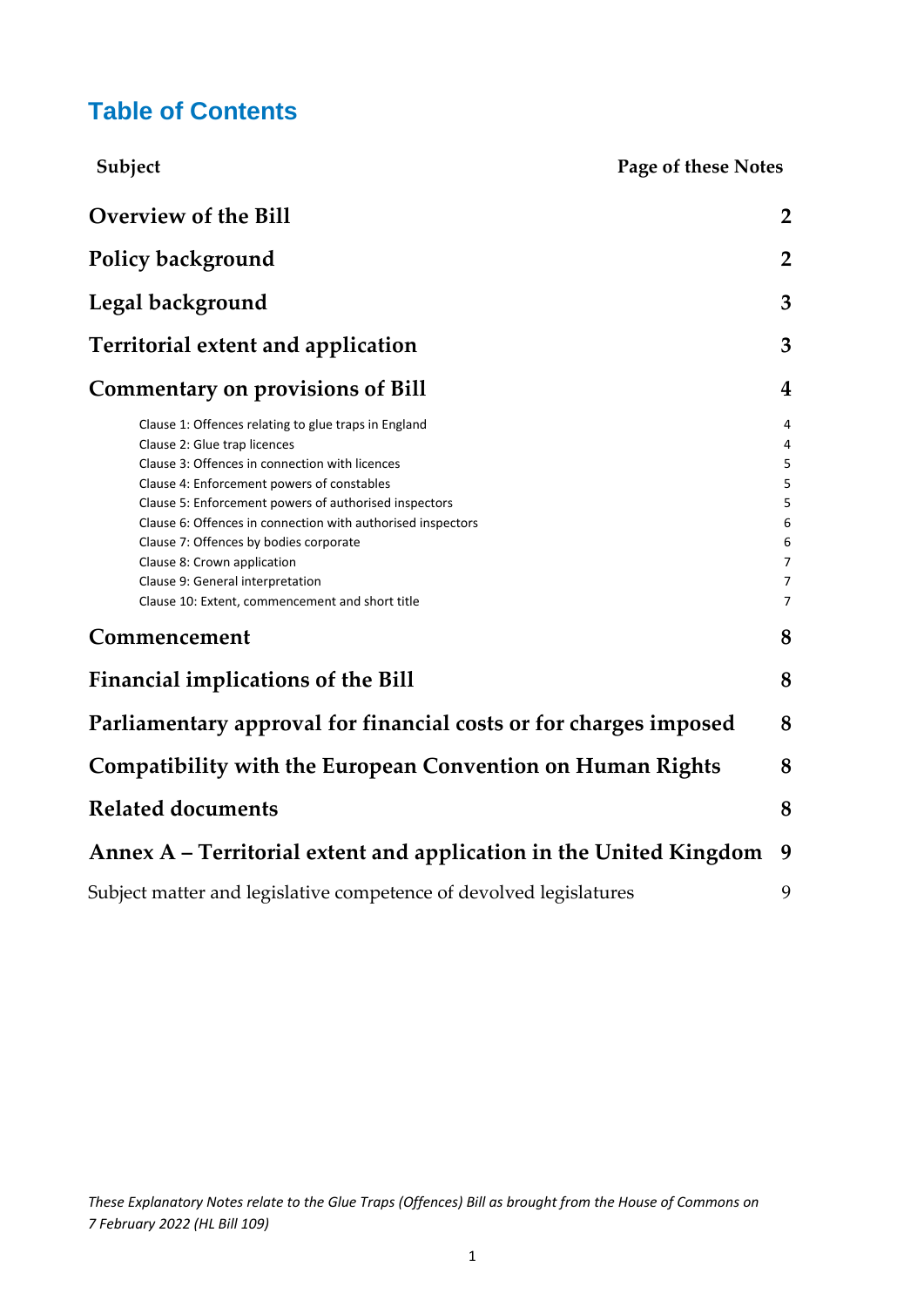### <span id="page-2-0"></span>**Overview of the Bill**

- 1 The Glue Traps (Offences) Bill ("the Bill") will make it an offence to set a glue trap for the purpose of catching a rodent, or in a manner which gives rise to a risk that a rodent will become caught.
- 2 The Bill allows the Secretary of State to grant licences authorising pest control professionals to use glue traps to catch rodents in exceptional circumstances, in order to preserve public health or public safety when there is no suitable alternative. The offence relating to the setting of glue traps will not apply to the setting of glue traps by a licensed pest control professional in accordance with the terms of the licensee's glue trap licence.
- 3 Users of glue traps for the purpose of catching rodents will have two years from the date the Bill receives Royal Assent to stop doing so (unless authorised by a licence), at which point the offences in clause 1 are expected to be commenced. Regulations relating to the licensing regime may be commenced prior to this date to allow the licensing regime to be in place before the offences in clause 1 apply.

# <span id="page-2-1"></span>**Policy background**

- 4 The Bill takes forward the Government's policy to restrict the use of glue traps as a means of pest control, as set out in the Action Plan for Animal Welfare, published 12 May 2021. This is part of a broader approach to maintain and enhance the UK's high animal welfare standards.
- 5 A glue trap is a board, often made of cardboard or plastic, on which a non-drying glue is applied. This is then placed, normally on the floor but also on other flat surfaces, so that small rodents – rats or mice – which walk on to them are unable to escape as their fur or limbs get stuck to the glue. They are distinct from most 'sticky insect traps' which target e.g. aphids and flies through adhesive substances being applied to both sides of a thin piece of card or tape which tends to be stood or hung vertically. The insects fly on to the trap and stick to the adhesive.
- 6 Glue traps are currently a lawful method of control for rodents in the UK and can be bought easily and cheaply online, in some high street retailers and in local corner shops. They are currently used as a means of rodent control in domestic and business (e.g. restaurant) settings. Many professional pest controllers also use rodent glue traps.
- 7 Glue traps are considered inhumane by animal welfare groups and many other stakeholders. According to the British Veterinary Association (BVA) rodents caught by glue traps can suffer from "torn skin, broken limbs and hair removal and die a slow and painful death from suffocation, starvation, exhaustion and even self–mutilation." Non-target species can also be captured by glue traps when used improperly. The RSPCA alone has received around 200 reports of non-target species being caught, often fatally, in the last five years including wild birds, hedgehogs and pet cats.
- 8 The use of glue traps may however be necessary when speed of capture of rodents is important, in order to prevent a serious risk to public health or public safety (e.g. in places with critical infrastructure involving wiring and electrics where there is a danger of gnawing damage and in extremis, fire – perhaps a data centre or a power station control room). This is the reason for including a licensing regime to allow professional pest controllers to use glue traps in exceptional circumstances, when necessary to preserve public health or public safety, where there is no satisfactory alternative. Through the licence conditions, it will be possible to impose conditions on their use in order to minimise any detrimental impacts on animal welfare, such as the regular monitoring of glue traps that have been set.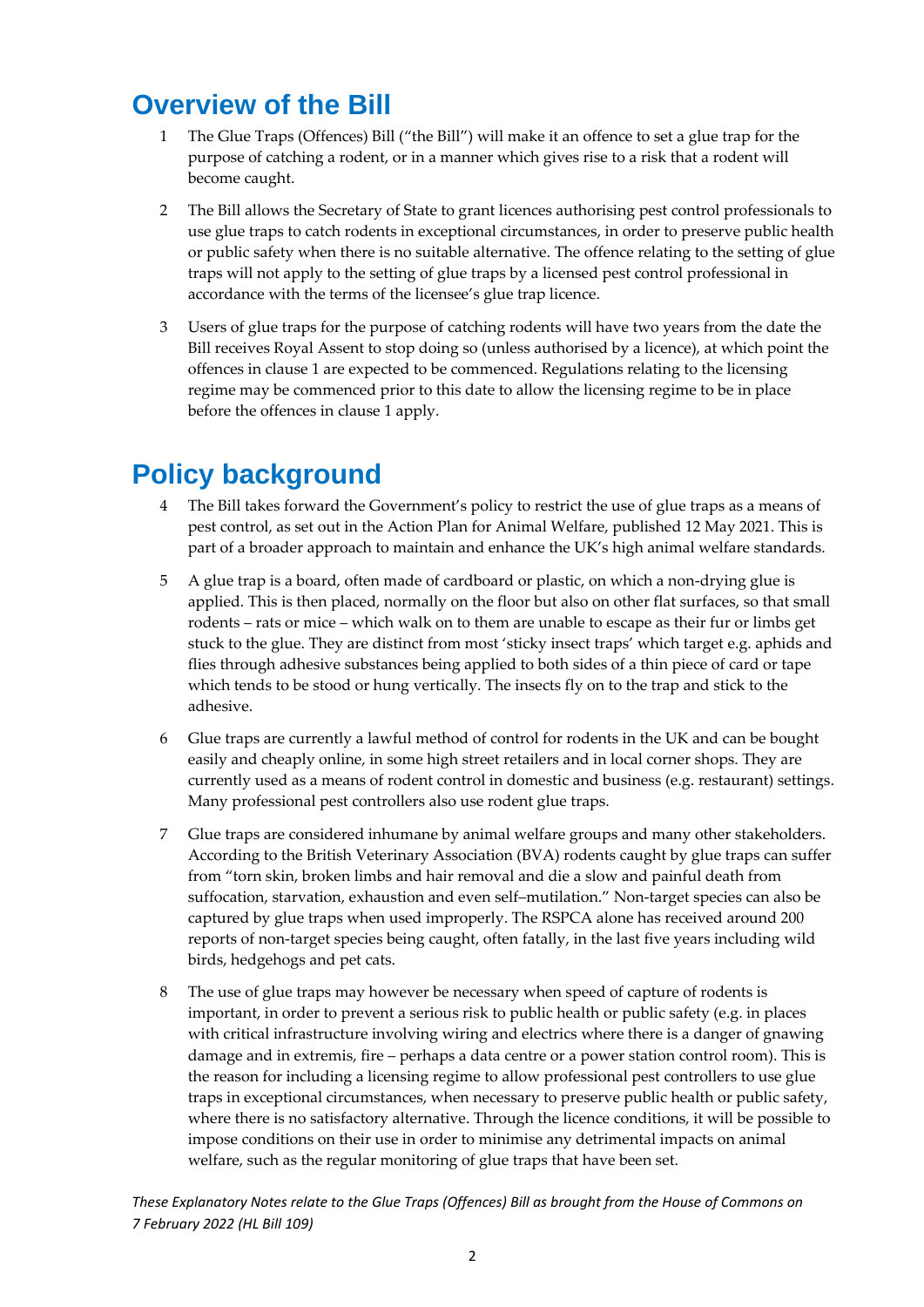# <span id="page-3-0"></span>**Legal background**

- 9 The Wildlife and Countryside Act 1981 already has provisions prohibiting a number of different means and methods of killing or taking wild animals (section 11). Some methods are prohibited entirely, whilst others are only prohibited as regards certain listed species. For offences relating to traps and snares, there are defences available where the trap or snare is set for identified purposes, such as public health and agriculture.
- 10 The Pests Act 1954 also contains provisions relating to the trapping of animals (section 8). Under this Act it is an offence to use any non-approved spring trap or to use an approved trap in unpermitted circumstances. However, this does not apply to traps which have been specified by Order as being adapted solely for the destruction of rats, mice or other small ground vermin, currently the Small Ground Vermin Traps Order 1958. The sale of an unapproved spring trap with a view to it being used for a purpose which is unlawful under the Act is also an offence, as is the possession of a spring trap for a purpose which is unlawful.
- 11 It is already an offence under the Animal Welfare Act 2006 for a person to allow or cause unnecessary suffering to any animal under their control or for which they are responsible – this would include a trapped animal.

### <span id="page-3-1"></span>**Territorial extent and application**

- 12 Clause 10 sets out the territorial extent of the Bill, that is the jurisdictions in which the Bill forms part of the law. The extent of a bill can be different from its application. Application is about where a bill produces a practical effect. This Bill extends to England and Wales but applies to England only.
- 13 There is a convention that Westminster will not normally legislate with regard to matters that are within the legislative competence of the Scottish Parliament, Senedd Cymru or the Northern Ireland Assembly without the consent of the legislature concerned. The matters covered by this Bill are within the legislative competence of the Scottish Government, the Senedd and the Northern Ireland Assembly.
- 14 See the table in Annex A for a summary of the position regarding territorial extent and application in the United Kingdom as the Bill is currently drafted.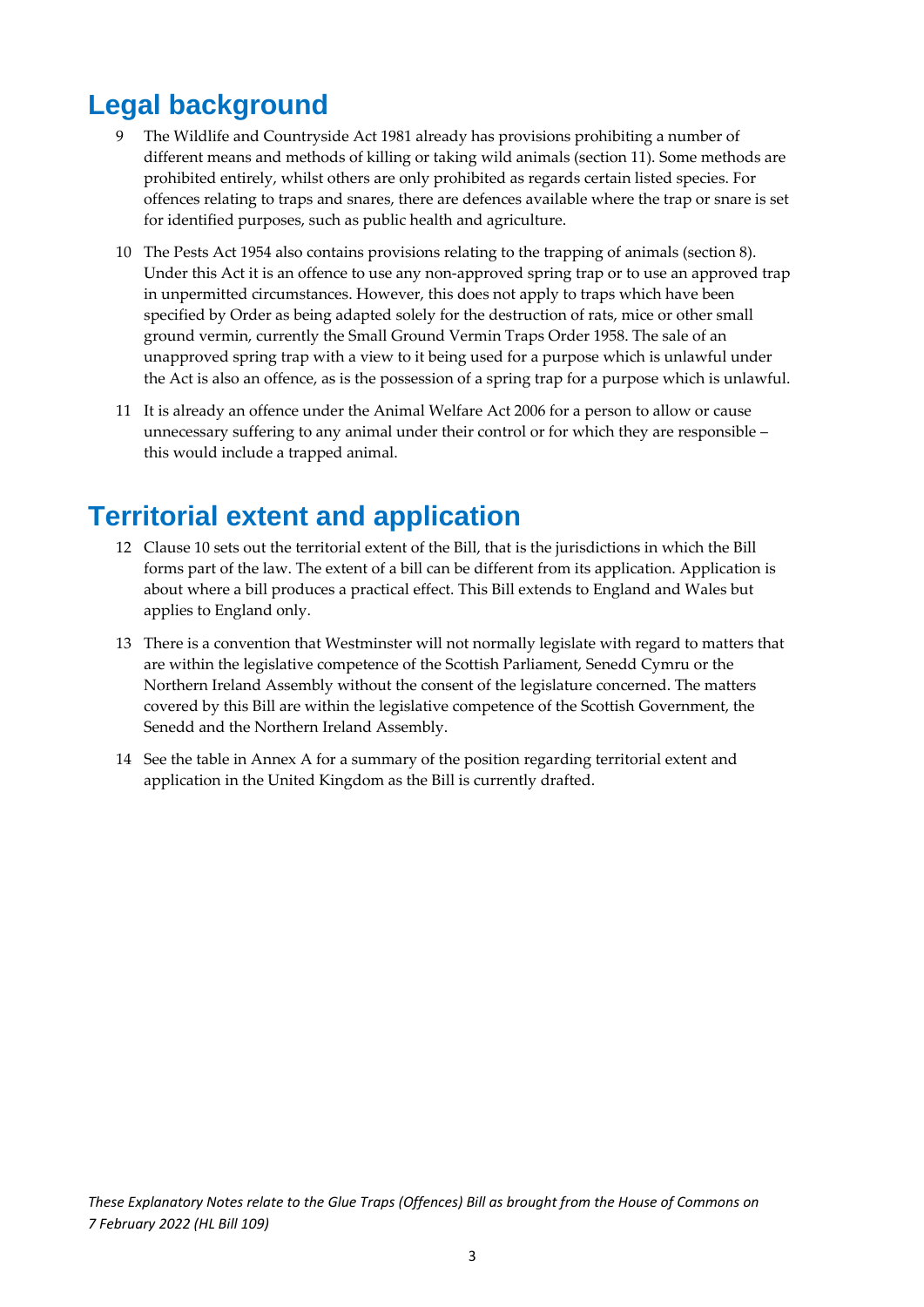# <span id="page-4-0"></span>**Commentary on provisions of Bill**

#### <span id="page-4-1"></span>Clause 1: Offences relating to glue traps in England

- 15 Subsection (1) sets out the central prohibition in the Bill, making it an offence to set a glue trap in England for the purpose of catching a rodent.
- 16 Subsection (2) sets out a further prohibition, making it an offence to set a glue trap in England in a manner which gives rise to a risk that a rodent will become caught in the glue trap.
- 17 Subsection (3) clarifies that the offences in subsections (1) and (2) do not apply if the glue trap is set in accordance with the terms of a glue trap licence, issued under clause 2.
- 18 Subsection (4) makes it an offence to knowingly cause or permit an offence to be committed under subsection (1) or (2).
- 19 Subsection (5) makes it an offence for a person who finds a glue trap in England that has been set in a manner which gives rise to a risk that a rodent will become caught in the glue trap, to fail to ensure that the glue trap no longer gives rise to such a risk, unless the person has a reasonable excuse for failing to do so.
- 20 Subsection (6) clarifies that if a person believes that the glue trap was set under, and in accordance with the terms of, a glue trap licence, the person has a reasonable excuse for the purposes of subsection (5).
- 21 Subsection (7) specifies that a person guilty of an offence under subsection (1), (2) or (4) is liable on summary conviction to imprisonment for a term not exceeding 51 weeks or a fine of any amount (or both).
- 22 Subsection (8) specifies that a person guilty of an offence under subsection (5) is liable on summary conviction to a fine of any amount.
- 23 However, until section 281(5) of the Criminal Justice Act 2003 comes into force, the maximum custodial sentence under subsection (7) will be six months (see subsection (9)).
- 24 Subsection (10) makes provision for post-conviction orders. Where a person has been convicted of an offence under this section, the court must make a forfeiture order requiring that person to forfeit any glue trap in their possession or control which has been used in the course of, or in connection with, that offence. The court may also order that person to forfeit any other glue trap in their possession or control.
- 25 Subsection (11) defines a glue trap as being a trap which is designed, or is capable of being used, to catch a rodent, and uses an adhesive substance as the means, or one of the means, of capture.

#### <span id="page-4-2"></span>Clause 2: Glue trap licences

- 26 Subsection (1) allows the Secretary of State to grant a glue trap licence authorising a pest controller to use a glue trap for the purpose of preserving public health or public safety.
- 27 Subsection (2) specifies that a glue trap licence may only be granted if the Secretary of State is satisfied that there is no other satisfactory solution.
- 28 Subsection (3) sets out further provision relating to the scope and contents of glue trap licences.
- 29 Subsection (4) allows the Secretary of State to require the application for a glue trap licence to be made in such form, and to be accompanied by such documentation or information, as the Secretary of State considers appropriate.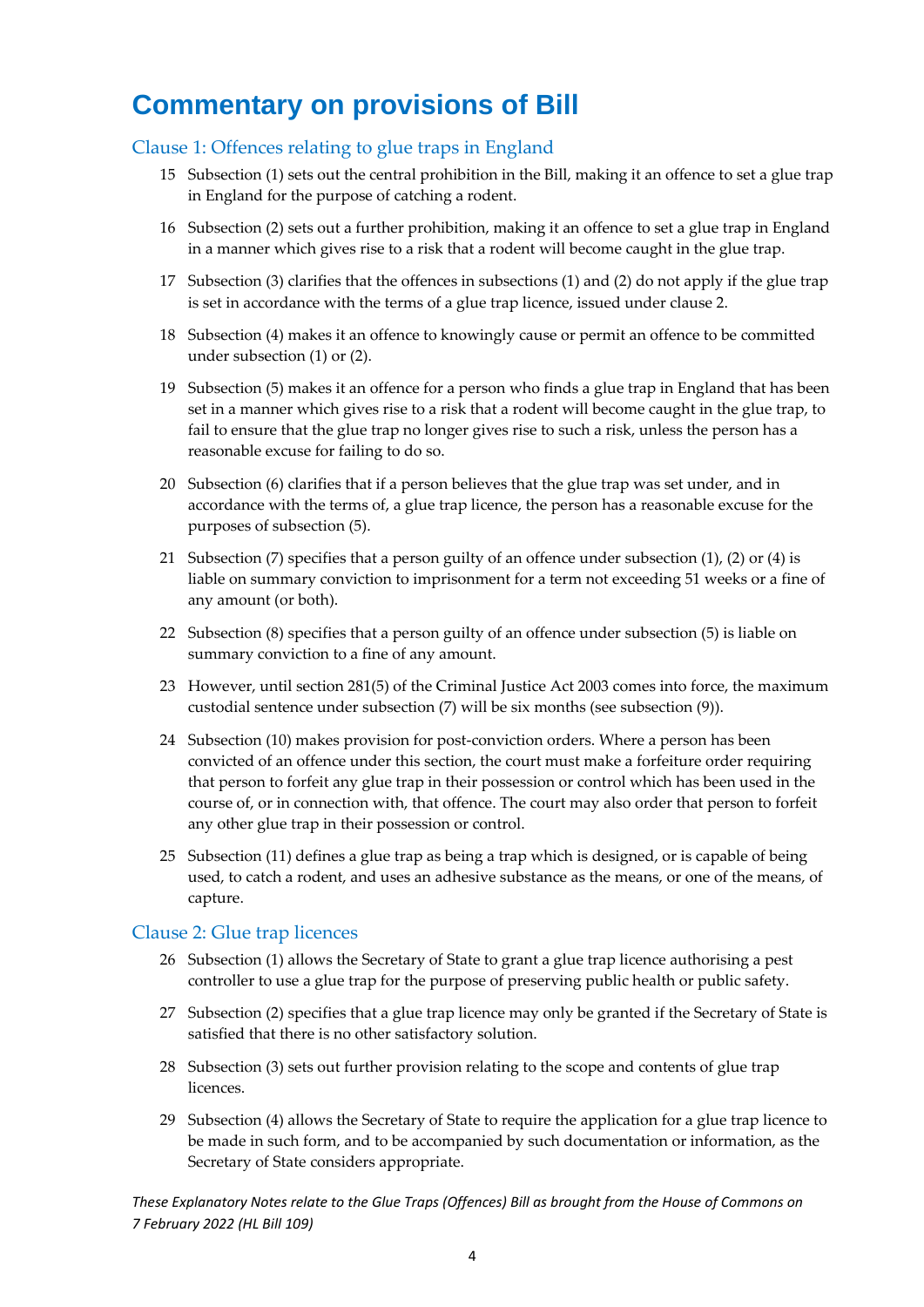- 30 Subsection (5) grants powers to the Secretary of State to: (a) make regulations regarding the charging of fees or other charges in relation to an application for the grant or modification of a glue trap licence; (b) make regulations concerning appeals in respect of licence applications.
- 31 Subsection (7) allows the Secretary of State to delegate the licensing functions specified in this section to any competent public authority.
- 32 Subsection (9) specifies that regulations under this section are to be made by statutory instrument, and may make consequential, supplementary, incidental, transitory, transitional or saving provision.
- 33 Subsection (10) specifies that a statutory instrument containing regulations under this section is subject to annulment in pursuance of a resolution of either House of Parliament.
- 34 Subsection (11) defines the term "public authority".
- 35 Subsection (12) defines the term "pest controller".

#### <span id="page-5-0"></span>Clause 3: Offences in connection with licences

- 36 Subsection (1) makes it an offence for a person, in connection with a glue trap licence application, to (a) make a statement or representation, or provide a document or information, which the person knows to be false in a material particular, or (b) recklessly make a statement or representation, or provide a document or information, which is false in a material particular.
- 37 Subsection (2) specifies that a person guilty of an offence under this section is liable on summary conviction to imprisonment for a term not exceeding 51 weeks or a fine of any amount (or both).
- 38 However, until section 281(5) of the Criminal Justice Act 2003 comes into force, the maximum custodial sentence will be six months (see subsection (3)).

#### <span id="page-5-1"></span>Clause 4: Enforcement powers of constables

- 39 Clause 4 sets out the enforcement powers of constables.
- 40 Subsection (1) specifies the criteria under which a justice of the peace may grant a warrant to a constable to enter and search a premises, using reasonable force if necessary.
- 41 Subsection (2) sets out the powers of constables after entering premises under subsection (1), to seize and detain evidence, or any glue trap which may be liable to be forfeited.
- 42 Subsection (3) specifies that when entering a premises, a constable may take with them any other person, and any equipment or materials. For example, this could include a veterinary surgeon, if the constable judged this necessary.

#### <span id="page-5-2"></span>Clause 5: Enforcement powers of authorised inspectors

- 43 Clause 5 sets out the enforcement powers of authorised inspectors.
- 44 Subsection (1) defines an "authorised inspector" as a person authorised in writing under this subsection by the Secretary of State.
- 45 Subsection (2) states that an authorisation under subsection (1) is subject to any conditions or limitations specified in it.
- 46 Subsection (3) allows an authorised inspector to enter and inspect, at any reasonable time, premises (other than a dwelling) occupied by any pest controller who is authorised by a glue trap licence, for the purposes of verifying any information relating to a glue trap licence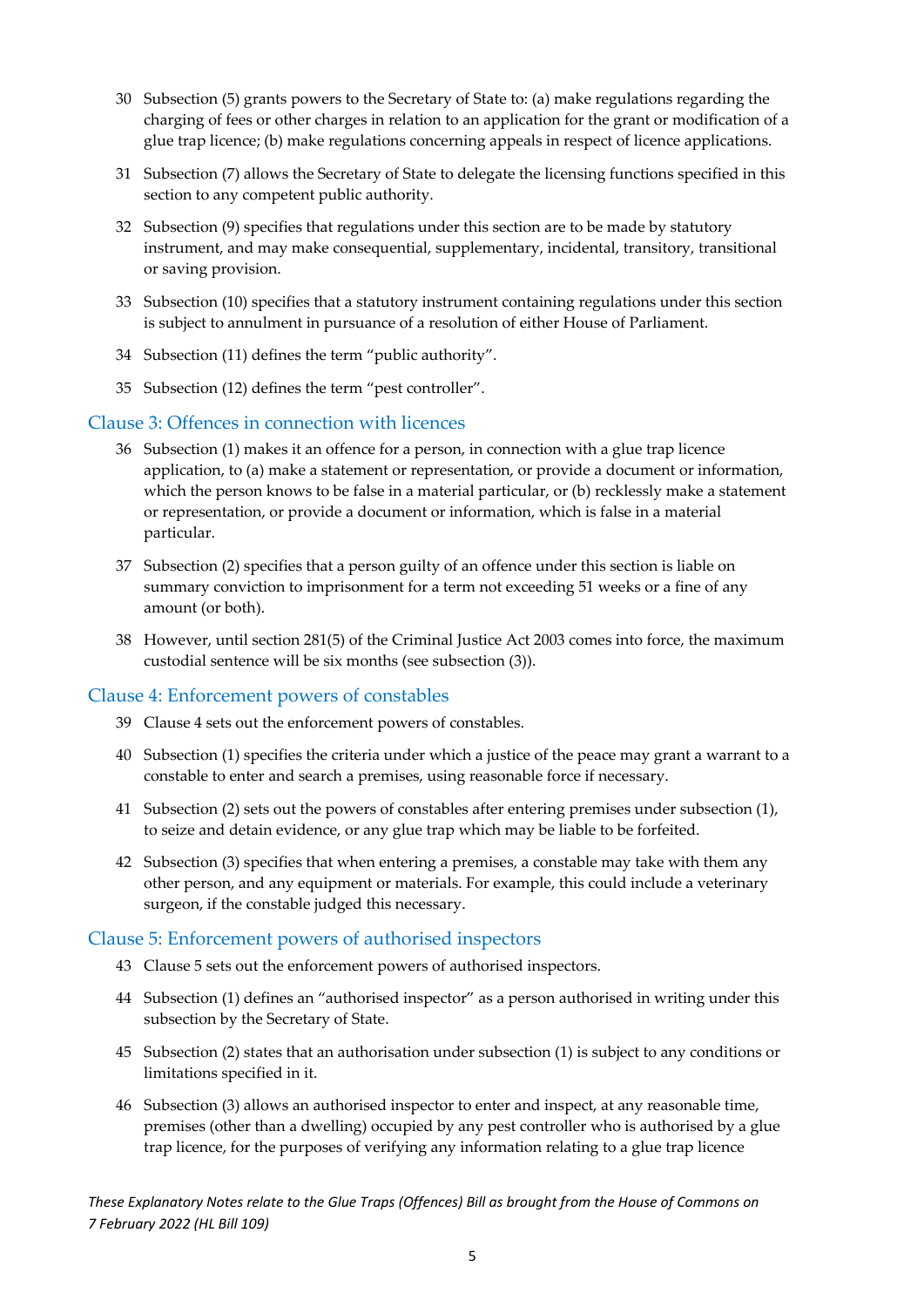application, or ascertaining compliance with any condition to which a glue trap licence is subject.

- 47 Subsection (4) specifies that an authorised inspector must, if requested to do so, produce evidence of the inspector's authorisation before entering any premises under subsection (3).
- 48 Subsection (5) sets out the powers an authorised inspector has after entering a premises under subsection (3), including inspection powers and the power to seize and detain evidence.
- 49 Subsection (6) specifies that the power to seize evidence under subsection (5) does not include power to seize an item which the person exercising the power has reasonable grounds for believing to be subject to legal privilege.
- 50 Subsection (7) requires the inspector, on request, to provide a record of anything that is seized.
- 51 Subsection (8) allows anything which has been seized under subsection (5) to be retained so long as is necessary, including for use as evidence in proceedings under this Act, or for forensic examination or for investigation in connection with an offence under this Act.
- 52 Subsection (9) clarifies that nothing may be retained for the purposes in subsection (8) if a photograph, video recording or copy would be sufficient.
- 53 Subsection (10) specifies that when entering a premises, an authorised inspector may take with them, for the purpose of assisting the inspector, any other person, and any equipment or materials.
- 54 Subsection (11) allows a person taken onto premises under subsection (10) to exercise any power conferred by subsection (5) if the person is in the company, and under the supervision, of the inspector.
- 55 Subsection (12) defines the term "dwelling".

#### <span id="page-6-0"></span>Clause 6: Offences in connection with authorised inspectors

- 56 Subsection (1) makes it an offence to intentionally obstruct an authorised inspector.
- 57 Subsection (2) makes it an offence to fail without reasonable excuse to comply with a requirement for assistance reasonably made under clause 5(5)(d).
- 58 Subsection (3) makes it an offence to falsely pretend to be an authorised inspector.
- 59 Subsection (4) specifies that a person guilty of an offence under subsections (1) or (2) is liable on summary conviction to a fine of any amount.
- 60 Subsection (5) specifies that a person guilty of an offence under subsection (3) is liable on summary conviction to imprisonment for a term not exceeding 12 months or a fine of any amount (or both); and on conviction on indictment, to imprisonment for a term not exceeding two years or a fine of any amount (or both).
- 61 Subsection (6) clarifies that the reference in subsection (5) to 12 months is to be read as a reference to six months, in relation to an offence committed before the commencement of paragraph 24(2) of Schedule 22 to the Sentencing Act 2020.

#### <span id="page-6-1"></span>Clause 7: Offences by bodies corporate

- 62 Clause 7 specifies who is considered liable if an offence is committed by a body corporate.
- 63 Subsection (2) provides for individual liability (of a senior officer or a person purporting to act in such a capacity) in some cases where there is also corporate liability.
- 64 Subsection (3) defines the terms "director" and "senior officer" used in this section.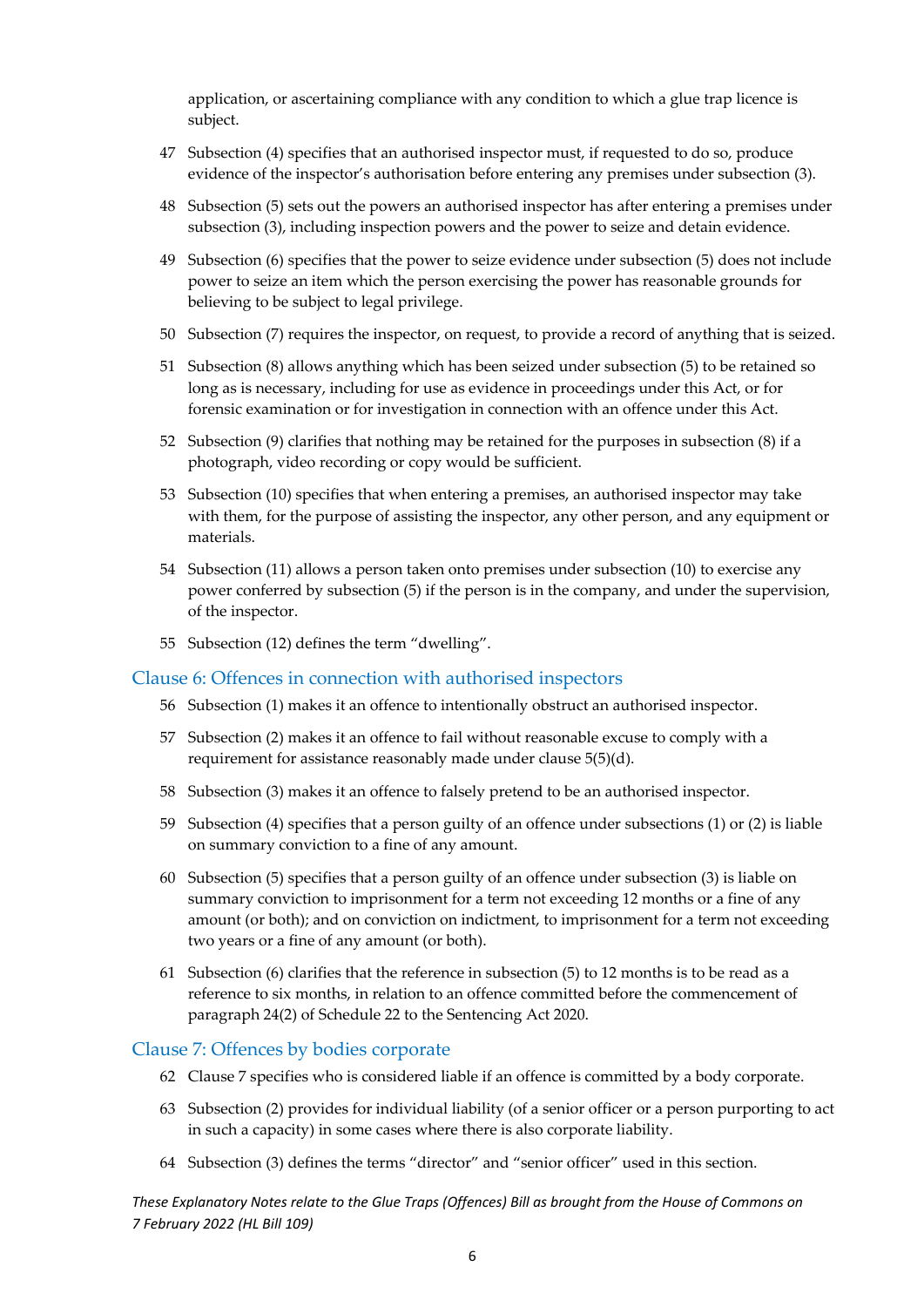#### <span id="page-7-0"></span>Clause 8: Crown application

- 65 Subsection (1) specifies that the Act applies to the Crown. This means that it binds all Government departments and other public bodies that are part of the Crown.
- 66 In accordance with normal practice, subsection (2) provides that the Crown is not subject to criminal liability if it contravenes the requirements of the Act.
- 67 Subsection (3) specifies that the fact that the Crown cannot itself be found criminally liable under the Act does not prevent criminal convictions being made against individuals, such as civil servants who are in the service of the Crown as public servants. They may be prosecuted under the Act in the same way as private individuals, private organisations and their staff.
- 68 Subsection (4) specifies that the powers conferred by sections 4 and 5 are not exercisable in relation to premises occupied by the Crown.
- 69 Subsection (5) grants power to the High Court to make a declaration that the conduct of the Crown is unlawful, in circumstances where, but for subsection (2), the Crown would be criminally liable under this Act.
- 70 Subsections (6) and (7) specify that nothing in this Bill affects Her Majesty in her private capacity.

#### <span id="page-7-1"></span>Clause 9: General interpretation

71 Clause 9 defines various terms used in the Bill.

#### <span id="page-7-2"></span>Clause 10: Extent, commencement and short title

72 Clause 10 sets out the territorial extent of the Bill. It also deals with the commencement of the provisions in the Bill and provides for the provisions to come into force in accordance with commencement regulations made by the Secretary of State. The Clause also specifies the short title of the Bill.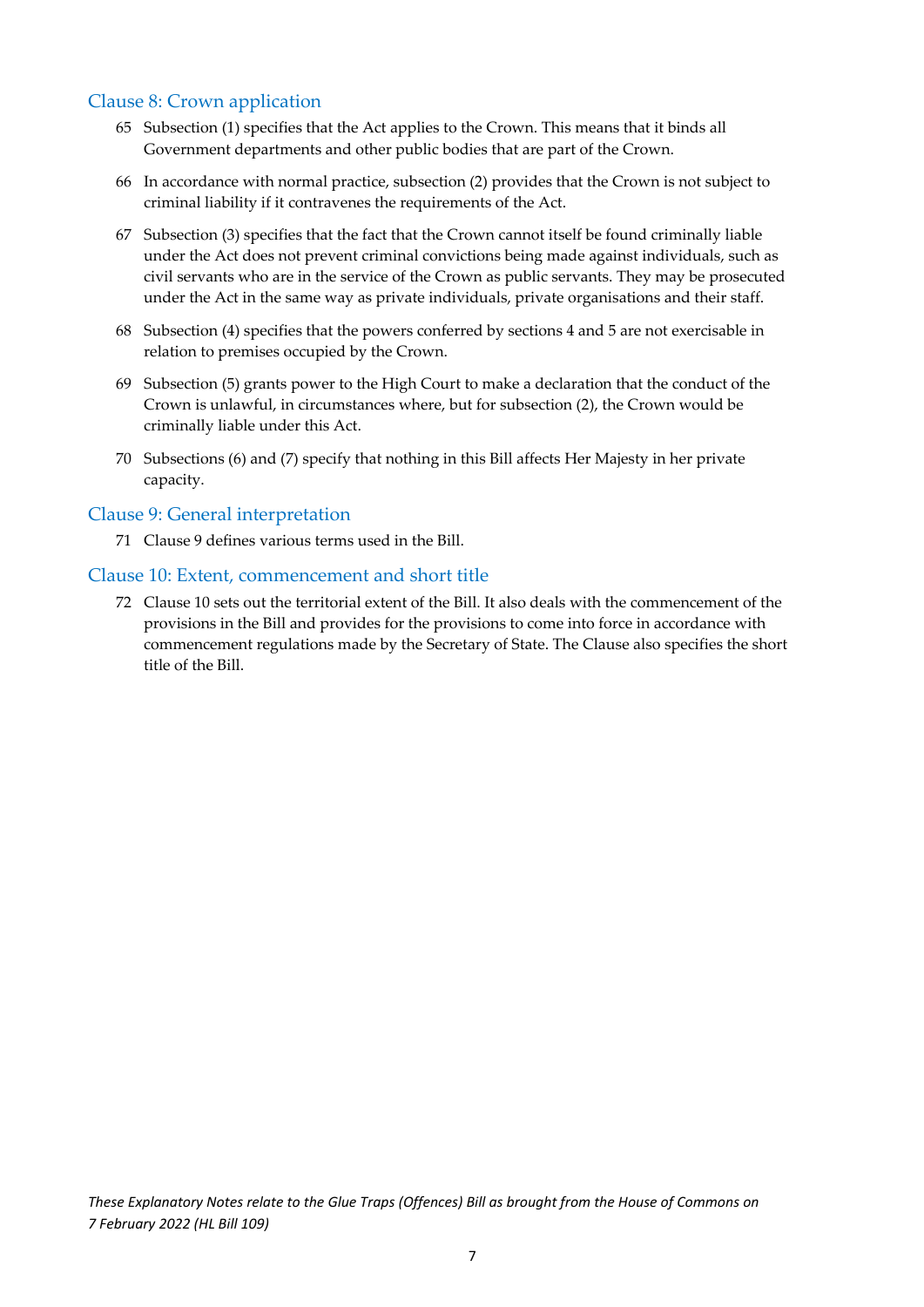### <span id="page-8-0"></span>**Commencement**

73 The provisions will be commenced by regulations made by the Secretary of State. The offences in clause 1 are expected to be commenced two years after Royal Assent. Regulations relating to the licensing regime may be commenced prior to this date to allow the licensing regime to be in place before the offences in clause 1 apply.

# <span id="page-8-1"></span>**Financial implications of the Bill**

- 74 The Bill is expected to have a minimal impact on costs to the criminal justice system. The number of offences is expected to be low as the proposed delay to the commencement of the offences in clause 1 will enable users of glue traps to switch to alternative legal methods of pest control.
- 75 The licensing regime will incur costs, either to government should it pay for its administration, or to pest control operators through fees they are charged to recover costs of the regime. The annual costs of operating the licensing regime, including compliance inspections, are expected to be significantly less than £1m per year.

# <span id="page-8-2"></span>**Parliamentary approval for financial costs or for charges imposed**

- 76 The House of Commons passed a money resolution for this Bill on 12 January 2022, to cover: expenditure by the Secretary of State or another public authority in administering the licensing regime for pest controllers (provided for by clause 2 of the Bill); and additional enforcement costs in connection with the offences created by the Bill.
- 77 The House of Commons passed a ways and means resolution for this Bill on 12 January 2022, to cover: the power granted to the Secretary of State under clause 2(5)(a) of the Bill to make provision for, or in connection with, the charging of fees or other charges in relation to applications under the licensing regime.

# <span id="page-8-3"></span>**Compatibility with the European Convention on Human Rights**

78 As this is a Private Member's Bill, the Minister is not required to make a statement under section 19(1)(a) of the Human Rights Act 1998. However, the Department for Environment, Food and Rural Affairs has examined the compatibility of the provisions of the Bill with the European Convention on Human Rights and considers that the provisions of the Bill are compatible with the Convention rights.

### <span id="page-8-4"></span>**Related documents**

- 79 The following document is relevant to the Bill and can be read at the stated location:
	- [Our Action Plan for Animal Welfare,](https://www.gov.uk/government/publications/action-plan-for-animal-welfare) May 2021.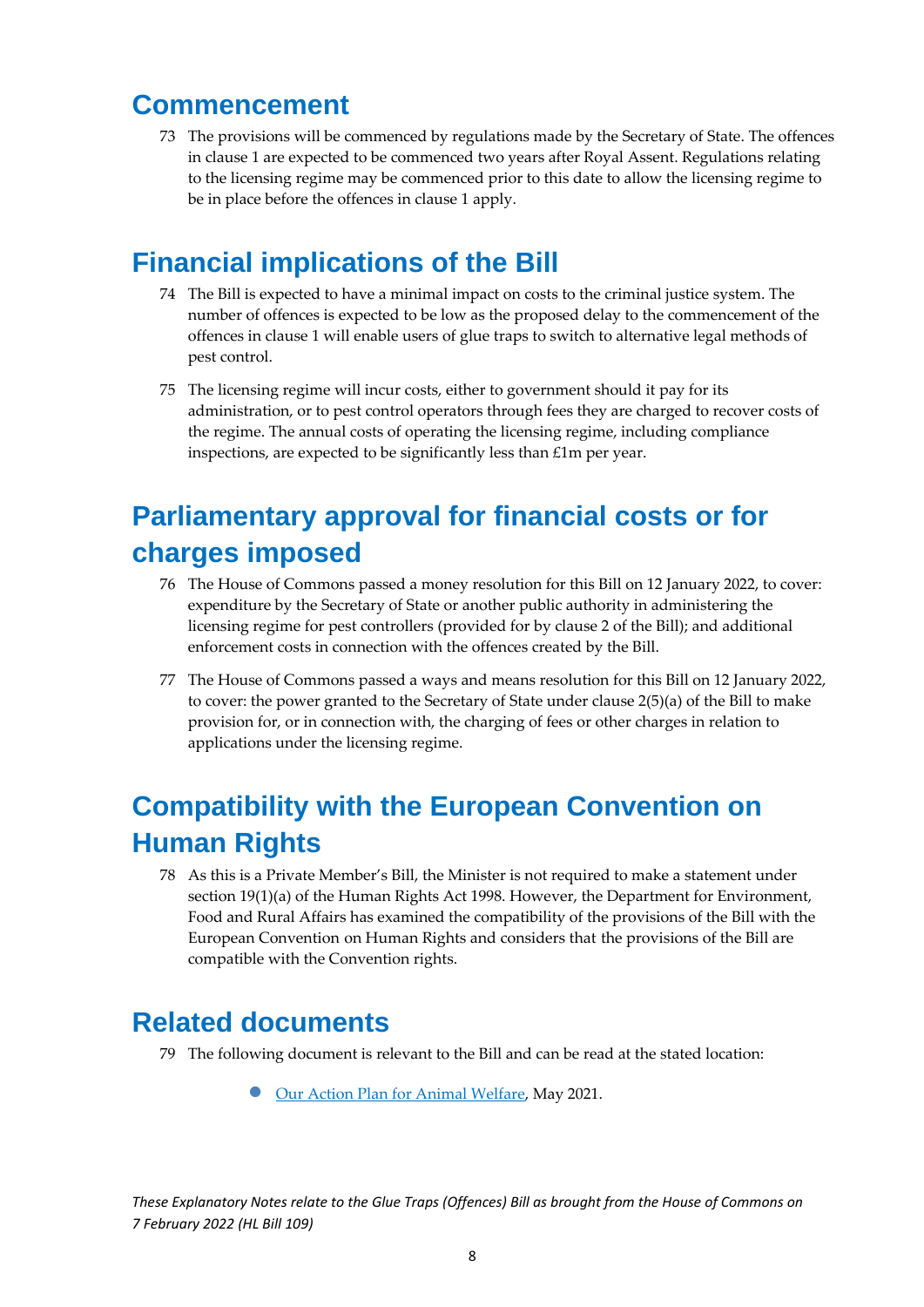# <span id="page-9-0"></span>**Annex A – Territorial extent and application in the United Kingdom**

80 The Annex below details the territorial extent and the application of the clauses in the Bill as relevant to the United Kingdom. The Bill extends to England and Wales only. The provisions of the Bill would apply to England only.

| <b>Provision</b> | England                                                  | Wales                                                     |                                                                       | <b>Scotland</b>                                  |                                                                | <b>Northern Ireland</b>                                      |                                                                       |
|------------------|----------------------------------------------------------|-----------------------------------------------------------|-----------------------------------------------------------------------|--------------------------------------------------|----------------------------------------------------------------|--------------------------------------------------------------|-----------------------------------------------------------------------|
|                  | <b>Extends to E</b><br>& W and<br>applies to<br>England? | <b>Extends</b><br>to E & W<br>and<br>applies to<br>Wales? | Legislative<br><b>Consent</b><br><b>Motion</b><br>process<br>engaged? | <b>Extends</b><br>and applies<br>to<br>Scotland? | Legislative<br><b>Consent</b><br>Motion<br>process<br>engaged? | <b>Extends and</b><br>applies to<br><b>Northern Ireland?</b> | Legislative<br><b>Consent</b><br><b>Motion</b><br>process<br>engaged? |
| Clause 1         | Yes                                                      | <b>No</b>                                                 | N/A                                                                   | <b>No</b>                                        | N/A                                                            | <b>No</b>                                                    | N/A                                                                   |
| Clause 2         | Yes                                                      | <b>No</b>                                                 | N/A                                                                   | <b>No</b>                                        | N/A                                                            | <b>No</b>                                                    | N/A                                                                   |
| Clause 3         | Yes                                                      | No                                                        | N/A                                                                   | No                                               | N/A                                                            | No                                                           | N/A                                                                   |
| Clause 4         | Yes                                                      | <b>No</b>                                                 | N/A                                                                   | No                                               | N/A                                                            | <b>No</b>                                                    | N/A                                                                   |
| Clause 5         | Yes                                                      | No                                                        | N/A                                                                   | No                                               | N/A                                                            | <b>No</b>                                                    | N/A                                                                   |
| Clause 6         | Yes                                                      | <b>No</b>                                                 | N/A                                                                   | No                                               | N/A                                                            | <b>No</b>                                                    | N/A                                                                   |
| Clause 7         | Yes                                                      | <b>No</b>                                                 | N/A                                                                   | <b>No</b>                                        | N/A                                                            | <b>No</b>                                                    | N/A                                                                   |
| Clause 8         | Yes                                                      | No                                                        | N/A                                                                   | No                                               | N/A                                                            | No                                                           | N/A                                                                   |
| Clause 9         | Yes                                                      | <b>No</b>                                                 | N/A                                                                   | No                                               | N/A                                                            | <b>No</b>                                                    | N/A                                                                   |
| Clause 10        | Yes                                                      | No                                                        | N/A                                                                   | No                                               | N/A                                                            | No                                                           | N/A                                                                   |

### <span id="page-9-1"></span>**Subject matter and legislative competence of devolved legislatures**

81 The devolved legislatures could make corresponding provision (legislate to do in their territory what is being put forward in this Bill as regards England). The Senedd has corresponding competence in relation to Wales (the matter not being reserved by Schedule 7A or 7B to the Government of Wales Act 2006), the Scottish Parliament has corresponding competence in relation to Scotland (the matter not being reserved by Schedule 5 to Scotland Act 1998), and the Northern Ireland Assembly has corresponding competence in relation to Northern Ireland (the matter not being excepted or reserved by Schedules 2 and 3 to the Northern Ireland Act 1998 respectively).